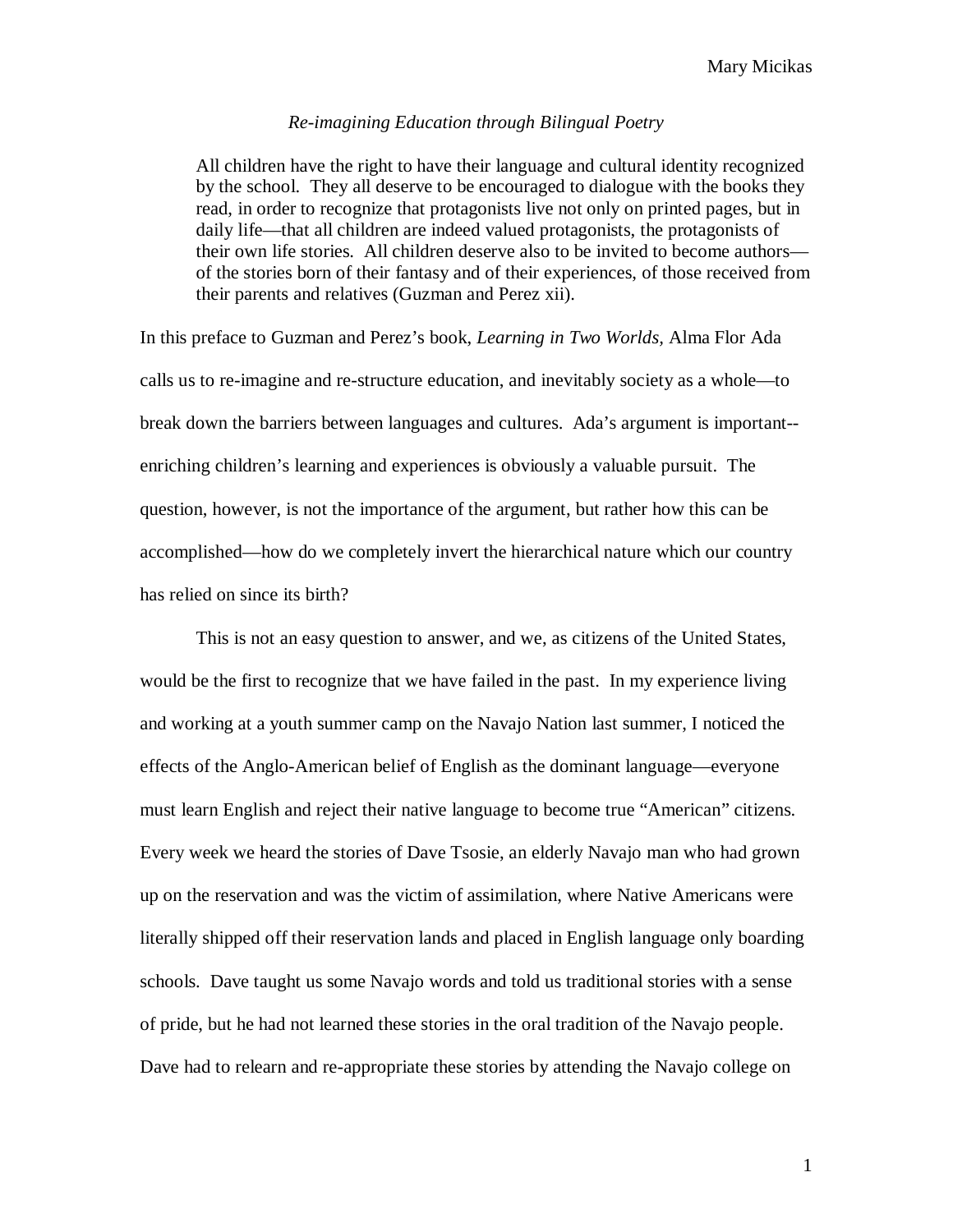the reservation; only then could he be relieved of the shame he internalized from not knowing the stories of his people.

After almost completely losing their language, to where the youngest generation could only speak a few native phrases, the Navajo people have begun to reclaim and reappropriate their language. Two-way bilingual immersion programs have been implemented in some schools on the reservation, and McCarty and Dick have researched the effects:

'When we went to school, all we learned was English and Western culture. We were never told the stories that Rough Rock [bilingual immersion school] children now are told and write themselves. We're telling those stories now. We see both sides of it—and we're helping children make connections through literacy to their own lives' (McCarty and Dick 10).

The Navajo people see the importance of preserving their language and culture, in this increasingly Anglo dominant society. They recognize that if they do not take action, both their language and culture will be lost and they will increasingly become assimilated into "American" culture which does not value these differences.

The language loss of the Navajo people is a microcosm for what is happening today in mainstream American society. The United States is constantly becoming more diverse, and with this diversity comes a diversification of languages spoken, "amount[ing] to a staggering 35-40 million people speaking another language besides English" (Aranda 59). A majority of these speakers, 22 million, are English-Spanish speakers. The U.S. Census Bureau projects that, "between 2005 and 2050, the Hispanic population will grow from 13.3% to 24.3%" (White 3). However, despite this shift in demographics and language use, the discourse and litigation of English as the dominant language still persists in almost every corner of society. Viewing the Navajo nation as a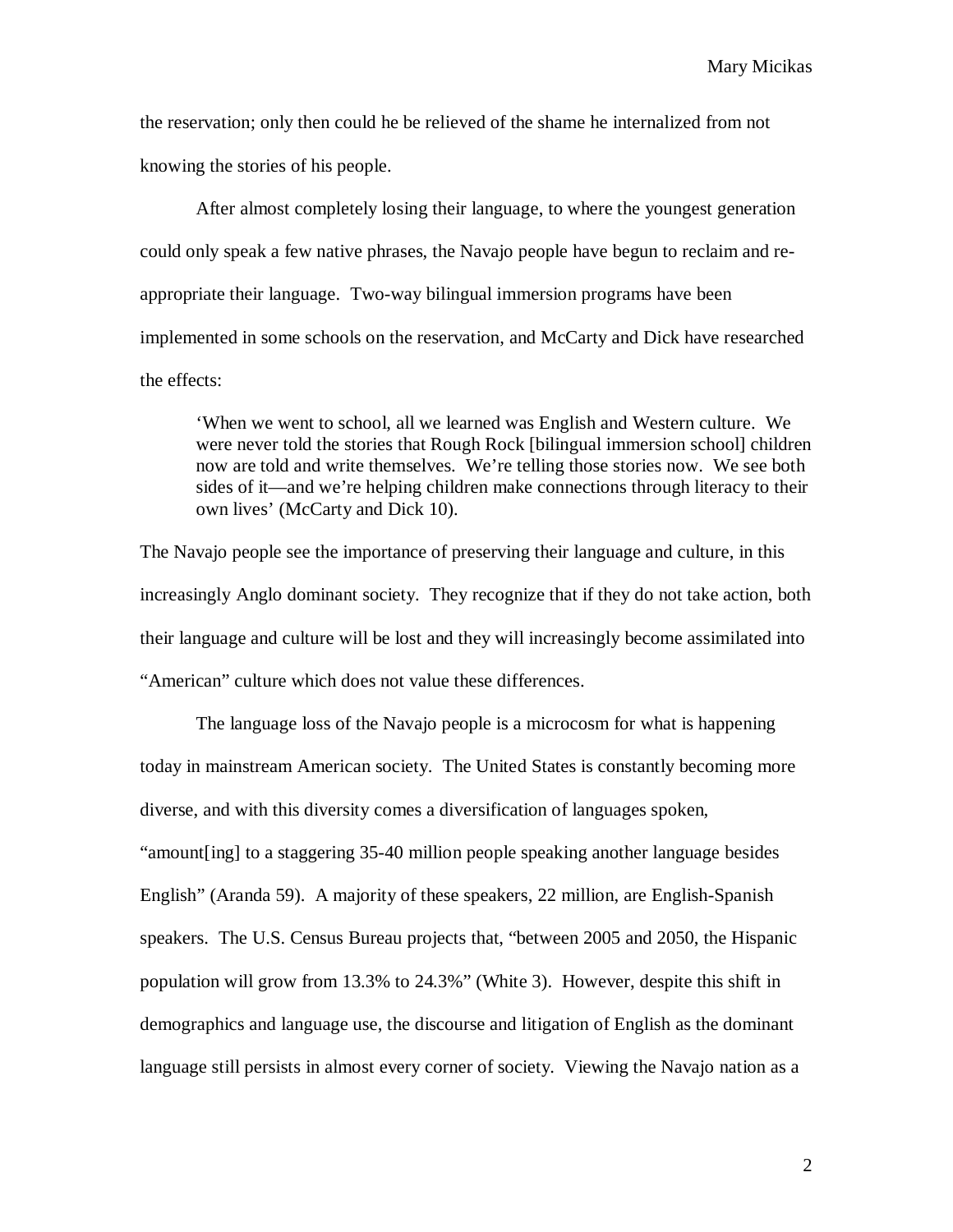microcosm for our larger society, we can begin to deconstruct these binaries of languages which our dominant English language culture has created. We must begin by examining the roots of language usage, particularly in literature, where the switching of languages, or code-switching, has the most intentional purpose, and thus suggests a critical look at language relationships. Through deconstructing this binary of English and the "other" language, specifically Spanish, we can create a new hybrid language that does not enforce the hierarchical relationships which have been so detrimental to Native languages, and which threaten the inclusion of the Spanish language into mainstream American culture; we can produce a new society which draws on the richness of multilingualism which will lead to multiculturalism.

The deconstruction of language in both language and literature is accomplished through Code-switching, which begins to collapse these binaries by creating a relationship or discourse between different languages. Code-switching is used anywhere from speech, such as Spanglish or Calo used in borderland areas, to literature, where the switch is carefully planned out and implemented. This focus on the consequences of using two languages is defined by Callahan as emblematic or metaphorical switching. "Emblematic, or etiquette, switching and metaphorical switching are terms used to classify codeswitching on the basis of its pragmatic and social motivation" (Callahan 5). This emblematic code-switching is further explained through Carol Meyers-Scotton's markedness model, which interprets the author's intent in their use of code-switching. An excerpt is understood on its position on a scale from marked usage to unmarked, where unmarkedness is a more simple, general intention of the switch of languages while markedness is seen as a more complex, meaningful use of language switch (Callahan 19).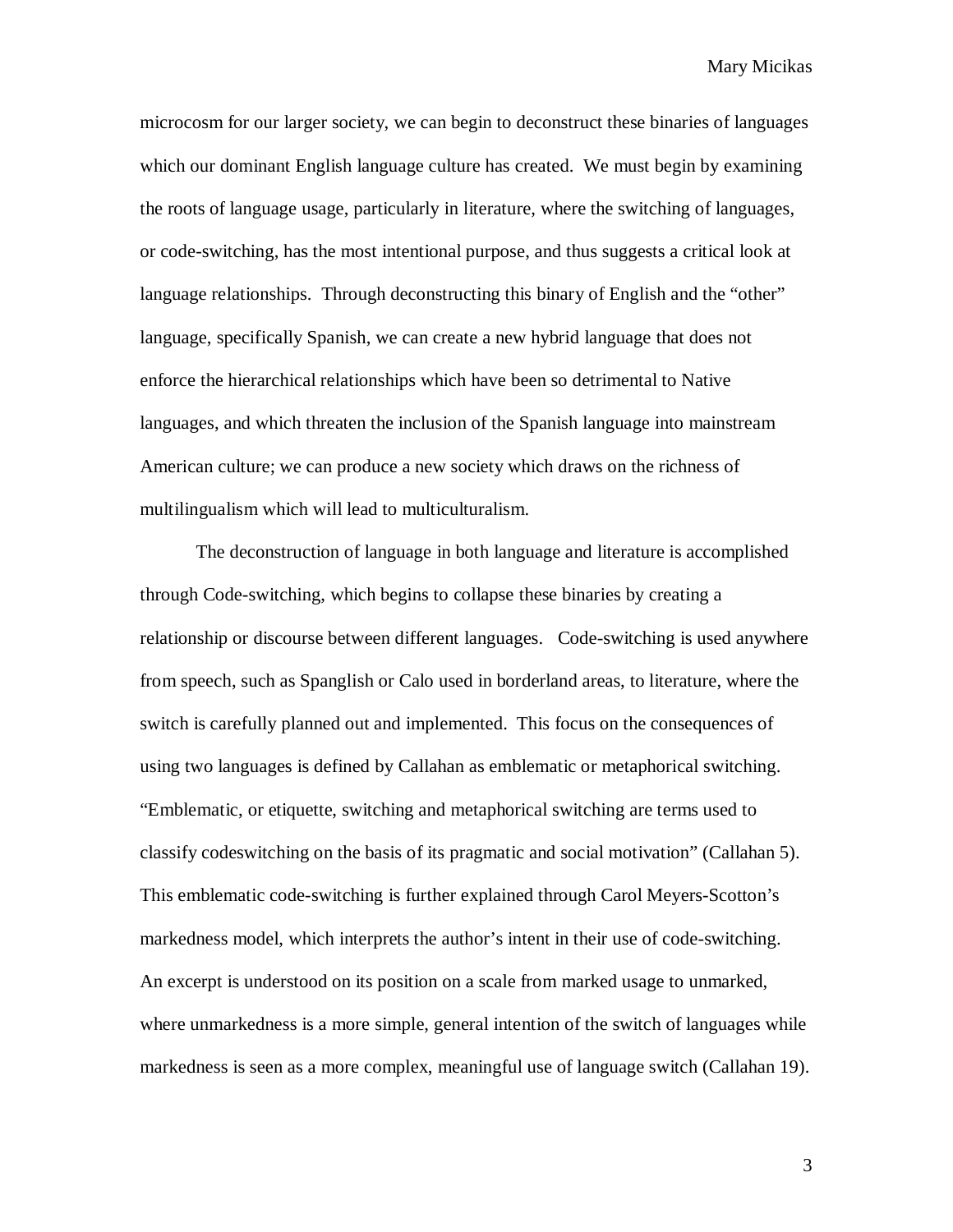In their article, Mendieta-Lombardo and Cintron note the different levels of markedness depending on the extent to which the author uses code-switching, the intent, and the implied audience. "Linguistic choices are seen as more than skilled performance, they are considered a strategy for accomplishing something. In this way, speakers are creative actors who manage communicative skills according to what they want to accomplish" (Mendieta-Lombardo and Cintron 566). Thus, code-switching is an intentional act through which the speaker or writer, collapses the binaries between languages and promotes a new understanding and acceptance of both dominant and minority languages.

The deconstruction of language through code-switching, where there is a constant shift between English and Spanish, is prevalent on many different levels through bilingual poetry. The amount of code-switching, and the relationship between the dominant (matrix) language and subdominant (secondary) language signify different intentions and arguments from the poet (Callahan), but despite these different motivations, code-switching in general serves to mix languages together, and through this deconstructs these languages. In American culture, a distinct binary exists between the English language and the "other" language, namely Spanish. Due to this inevitably hierarchical binary between languages, there cannot be equality between these cultures until the binaries between languages have been deconstructed. The French theorist Derrida argues that only through this deconstruction can hierarchies be collapsed.

Derrida... deconstruct<sup>[s]</sup> the 'stable' binaries upon which structuralism, and indeed western philosophy in general, relies. He argues for the 'undecideability' of binary oppositions. In particular, deconstruction involves the dismantling of hierarchical conceptual oppositions such as speech/writing, reality/appearance, nature/culture, reason/madness, etc., which exclude and devalue the 'inferior'; part of the binary (Willis 18).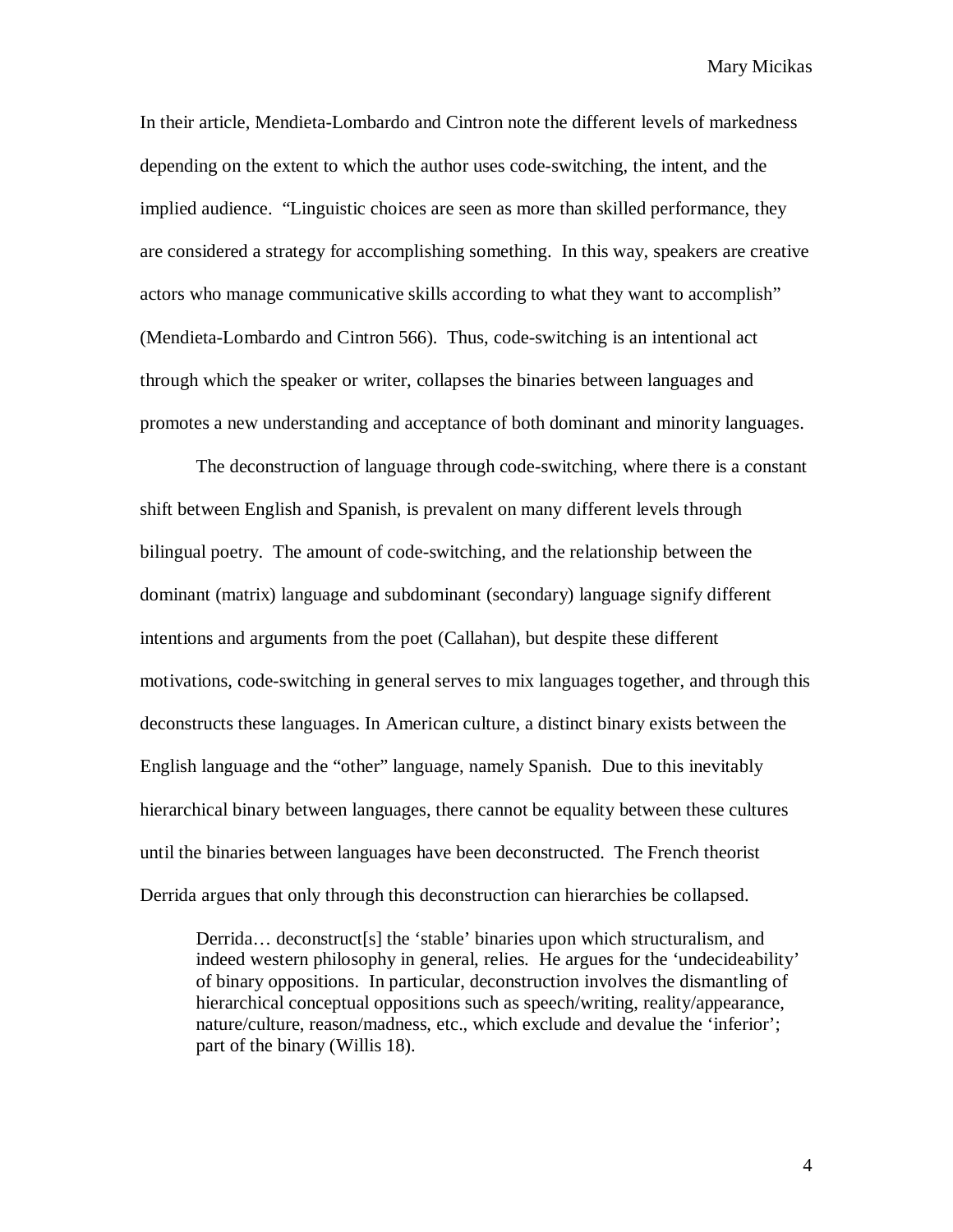Thus, code-switching in poetry is an intentional attempt to deconstruct this binary between languages—English/Spanish. Code-switching in poetry, where there is this "undecidability" between the "dominant" and "inferior" language serves to deconstruct language to the level where there is no matrix language and the two languages are working as one hybrid language.

Though many poets and writers employ code-switching in their poetry, the poets Alurista and Gloria Anzaldua, use code-switching specifically as a means to deconstruct the hierarchical binaries between languages and cultures in the United States, and this deconstruction creates a new hybrid language and identity which is the basis on which to imagine a new America.

Alurista, one of the revolutionary writers who changed the implications of codeswitching during the Chicano Movement of the 70's and 80's, pointedly uses codeswitching between Spanish, English, and the spaces between these languages to deconstruct the boundaries between the languages and suggest a new hybrid language. In reference to his own writing, Alurista argues, "our literature promises more than any of the literatures of Central or South America. We are the belt between Anglo American and Indohispanic America" (Keller xvi). Alurista exemplifies his claim regarding the United States as the link between these two different hemispheres through his codeswitching between not only English and Spanish languages, but also through incorporating indigenous languages.

The use of multiple languages and dialects makes his poetry not only difficult for monolingual speakers to understand, but also does not lend itself to full comprehension by any group. This confusion reinforces the deconstruction of language which Alurista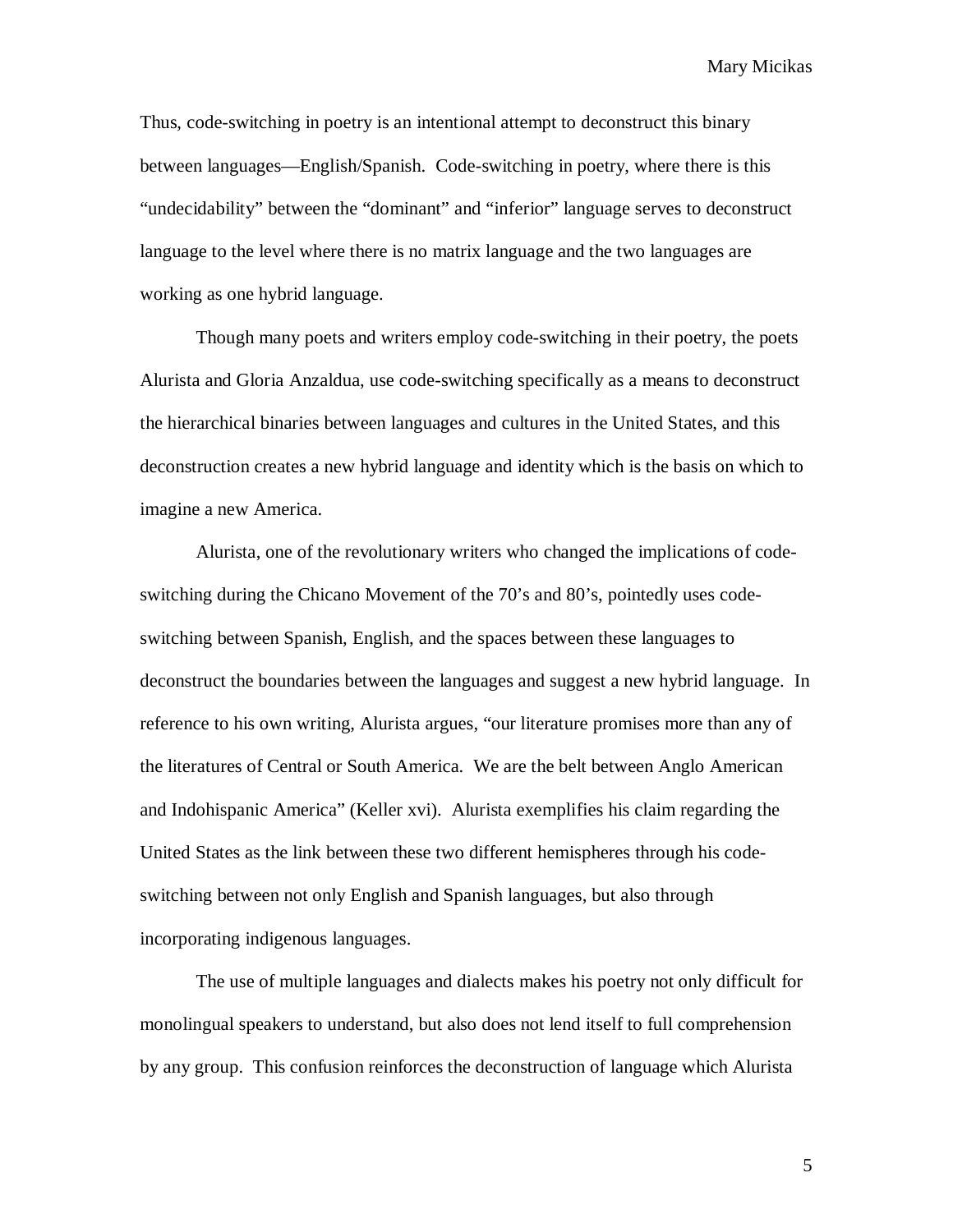creates, where his poetry cannot be clearly understood by any reader, yet can be interpreted through each reader's own understanding and culture. This does not set up the hierarchy that commonly creates power of one group over the other because no group has full command over the text. In his poem "Tuning Flower Tones," Alurista uses indigenous languages along with English and Spanish; although the words belong to different languages, they have similar sounds; "the thumping of a rhythm shoe/ tapping, tapping, taconeo/ y el latido de la sangre… el de cuauhtemoc, tezoc/ o el plumado moctezuma" (Keller ed. 21). The different languages give Alurista command not only over sound, as in "tapping, tapping, taconeo," but the combination of languages can also be appreciated for their contrasting sounds and accents since most readers would not understand fully all lines and words of this poem. Debra Castillo states, "Rather than bemoaning the impoverishment of fine classical Spanish, many of the new Latino/a writers find in the rhythms of the two languages rubbing against each other an exciting and vital potentiality for new poetic expression" (Castillo 11). Here Alurista creates a new space between the languages through new sounds and rhythms which can only be discovered through the combination of different languages. Through his use of codeswitching, Alurista creates new sounds and options which are not available to the monolingual speaker. The boundaries, which before separated the languages, are now a new space, and they almost create a new language.

 Alurista also juxtaposes words that sound either the same or very similar in the different languages which deconstructs sounds into different inferences. This deconstruction creates more options and power for the speaker. His poem "Eran, He Ran" sets up through the title similar sounding words that carry no similarity in the literal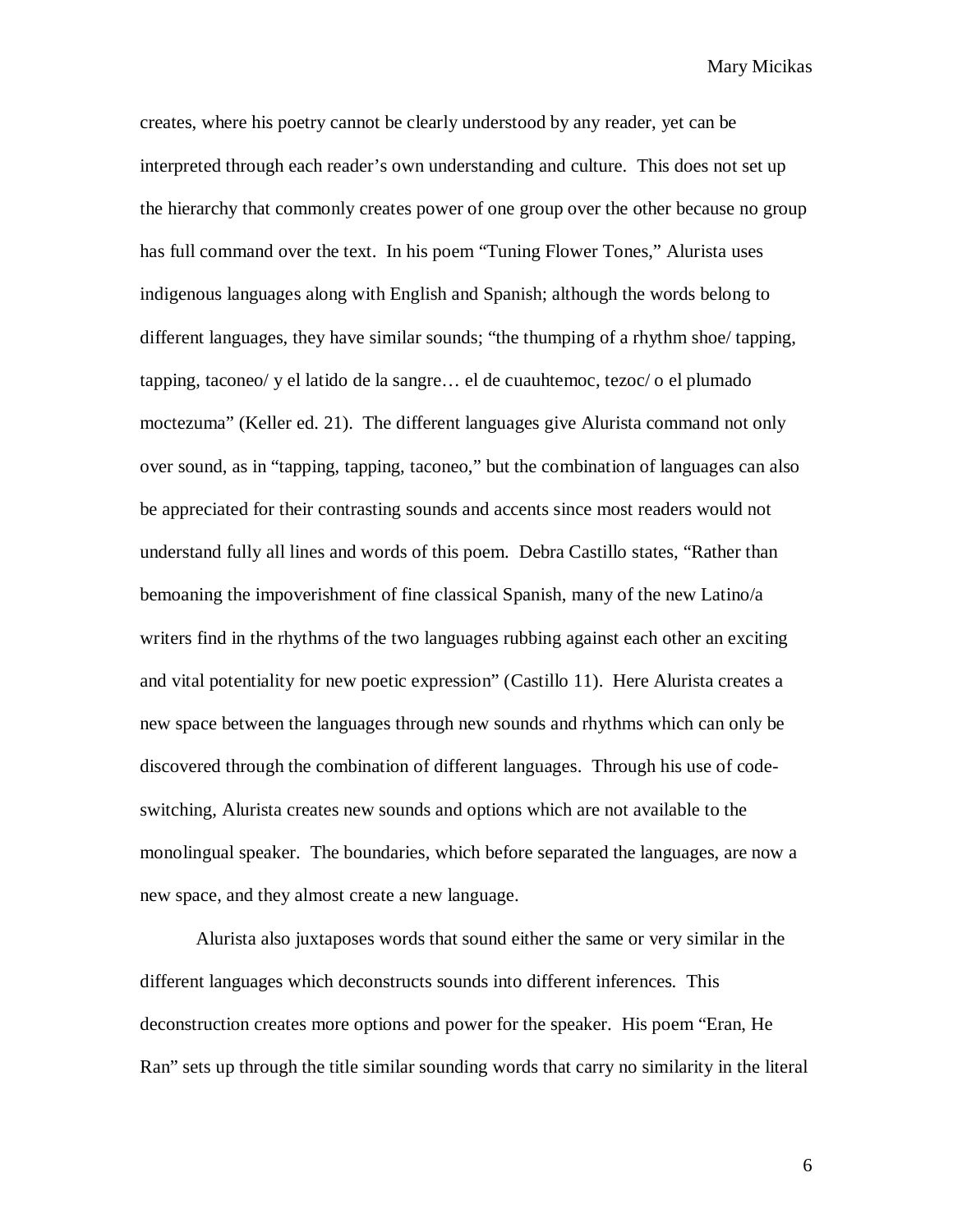meaning. The poem follows, "eran, he ran/ irán i los dias cesar" (Keller ed. 102). Here he uses, eran <<they were>>, he ran, and irán <<they will go>> strung together one after another; this shows how three words that sound almost the same, carry completely different literal meanings. If this line was completely translated into either English or Spanish, the lines would lose the richness created by the sounds and fluency of the poem. "Such translations could speak to the reader only in a very limited sense, since they would inextricably dislocate the doubleness of the language into an unacceptable version of the monolinguism against which these writers are defining their entire poetics" (Castillo 12). Alurista celebrates the differences of these languages, and in using them not only to signify meaning, but also poetic devices and sounds, suggests that the bilingual speaker actually has more power and command over language than the monolingual.

 Alurista also uses other dialects and language facets, such as slang, in his poetry to further create this new hybrid language and through this hybrid language a hybrid identity. He even draws on Caribbean dialects of English, which suggest the combination of pre-Columbus America's indigenous languages and the English language brought through colonization. Speakers of the Caribbean dialect both adapted their own version of English and drew on languages from their own roots. In "Fire and Earth," Alurista writes primarily in a Caribbean dialect, yet begins with a Spanish word; "trono where I gonna go when the volcano blow/ mon u better wach your feet" (Keller ed. 128). Later in the afore quoted poem "Eran, He Ran," "la venta de armas candled/ pendiente/ con jazz, sin monk/ jimmi ain't no/ bautista boy, no peanut/ beheaded bow tie" (Keller ed, 102). This selection signifies language as a mode for change; the sale of arms was stopped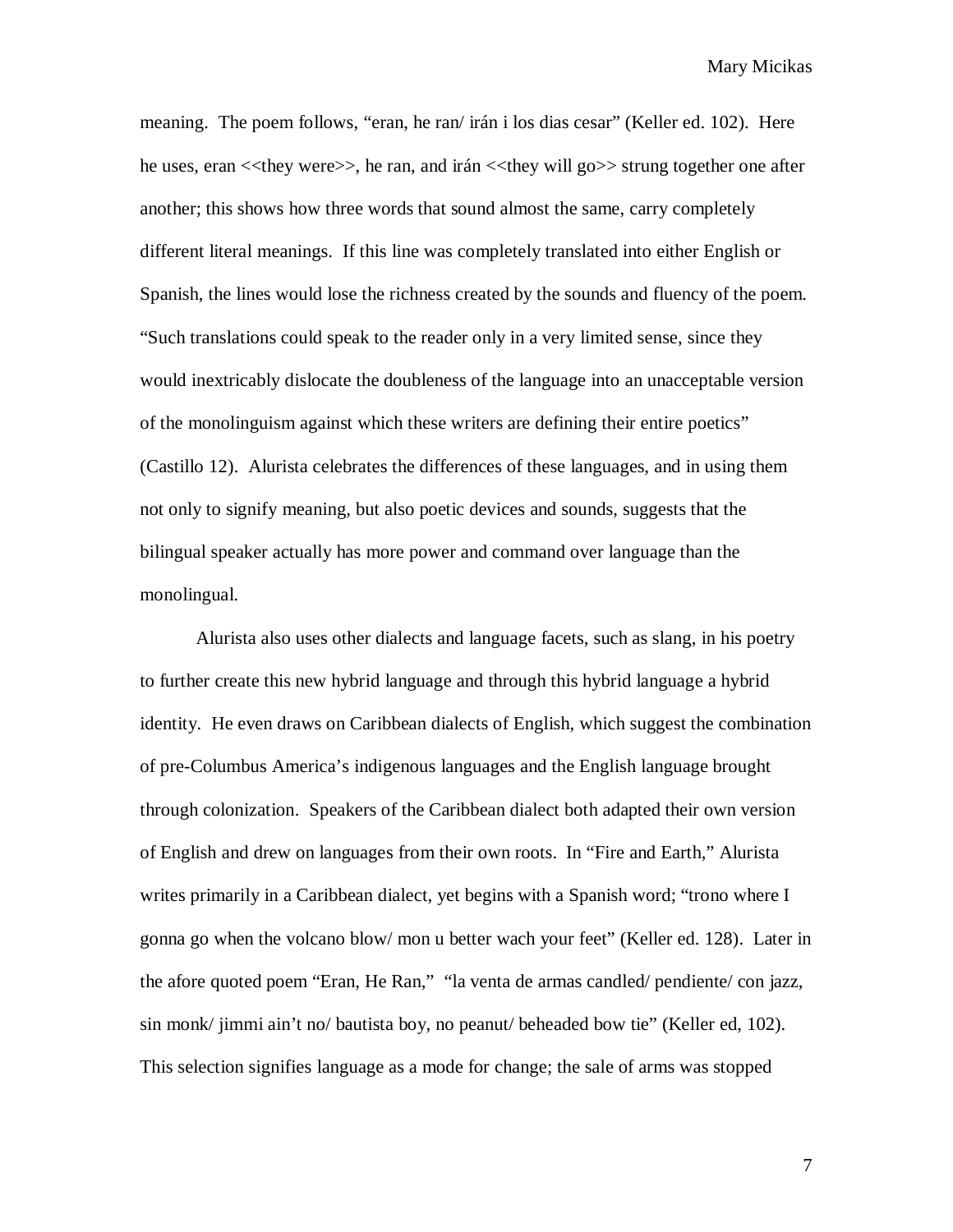because of Jazz. Then the poem draws on some of the language of jazz to signify the group that this art form represents with, "jimmy ain't no bautista boy," yet it still incorporates his identification with Latino culture through "bautista boy." Alurista uses aspects of these different cultures to describe one person representing this new hybrid person living in between the cultures and borderlands. Thus, through art—including music (jazz)—and poetry, "Poesis… can be constructed as the *making* of a resistant (and simultaneously permeable) hybridity, the making of a border sensibility" (Damon 481). This notion of a "border sensibility" gives a home for this newly emerging hybrid language and situates it in a new culture which Alurista and other writers and poets are creating in their literature.

 Gloria Anzaldua takes this hybrid language, created by Alurista through his deconstruction of the binaries of languages, and gives it its own identity and people hood in the borderlands between these cultures. Anzaldua describes Chicano or borderland Spanish as, "A language which they can connect their identity to, one capable of communicating the realities and values true to themselves—a language with terms that are neither espanol ni ingles, but both. We speak a patois, a forked tongue, a variation of two languages" (Anzaldua 77). Anzaldua connects the new hybrid language with Chicanos, where language becomes a signifier for who they are as a people. She recognizes that this signifier does not invoke pride, but rather this borderland language or identity often has negative connotations with both audience and speaker. In the section, "Linguistic Terrorism," in her book *Borderlands,* Anzaldua describes the negative view of Chicano Spanish. "Deslenguadas. Somos los del espanol deficiente. We are your linguistic nightmare, your linguistic aberration, your linguistic mestizaje, the subject of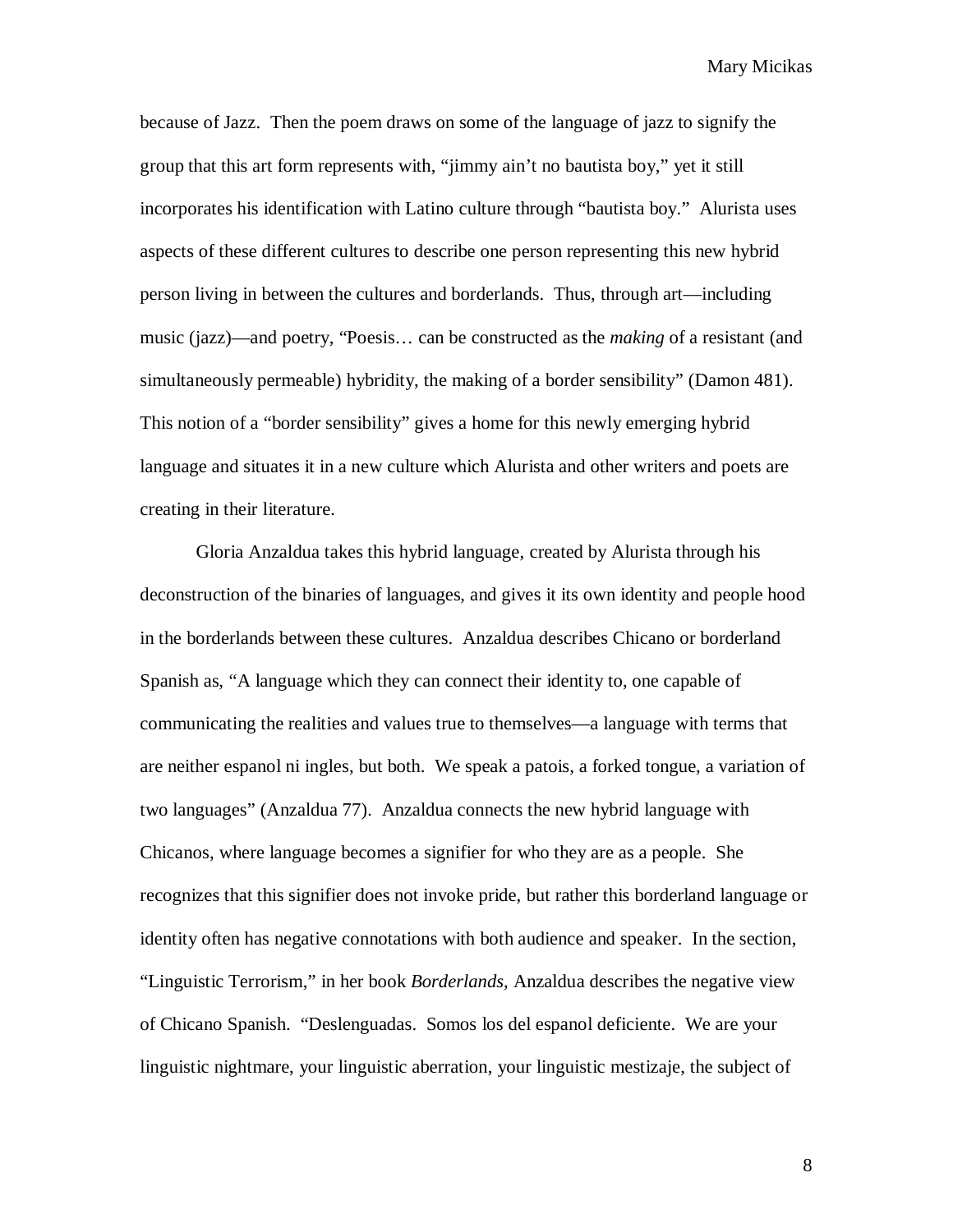your burla. Because we speak with tongues of fire we are culturally crucified. Racially, culturally and linguistically *somos huerfanos*—we speak an orphan tongue" (Anzaldua 80). While Anzaldua promotes this new hybrid language and identity which are radically progressive movements toward re-imagining a new culture, she also understands and even identifies with Chicanos' feelings of confusion and their position as the "other" essentially orphans living in between cultures.

Anzaldua shares in the section, "How to Tame a Wild Tongue" her experiences and struggles growing up Chicana and attempting to come to terms with her "orphan" language. "Until I am free to write bilingually and to switch codes without having always to translate, while I still have to speak English or Spanish when I would rather speak Spanglish, and as long as I have to accommodate the English speakers rather than having them accommodate me, my tongue will be illegitimate" (Anzaldua 81). Anzaldua seeks a time and place where she can speak her own language, be comfortable with her gender, and truly be herself in this borderland which meshes together different cultures and metaphorically different hemispheres. As the poet Edwin Torres describes in an interview, "'I break borders by changing languages in the middle of a word. What I try to do is break language down, make it a level playing field, then build it back up' (personal interview)" (Damon 484). The "building back up" of language is what we must focus on now; how do we create this new language and culture where all representations of identities are included? Gloria Anzaldua looks to the future with some optimism. She believes that this hybrid culture will someday emerge, but in the meantime charges individuals to work at deconstructing the hierarchical binaries deeply rooted in American culture. "Yet the struggle of identities continues, the struggle of borders is our reality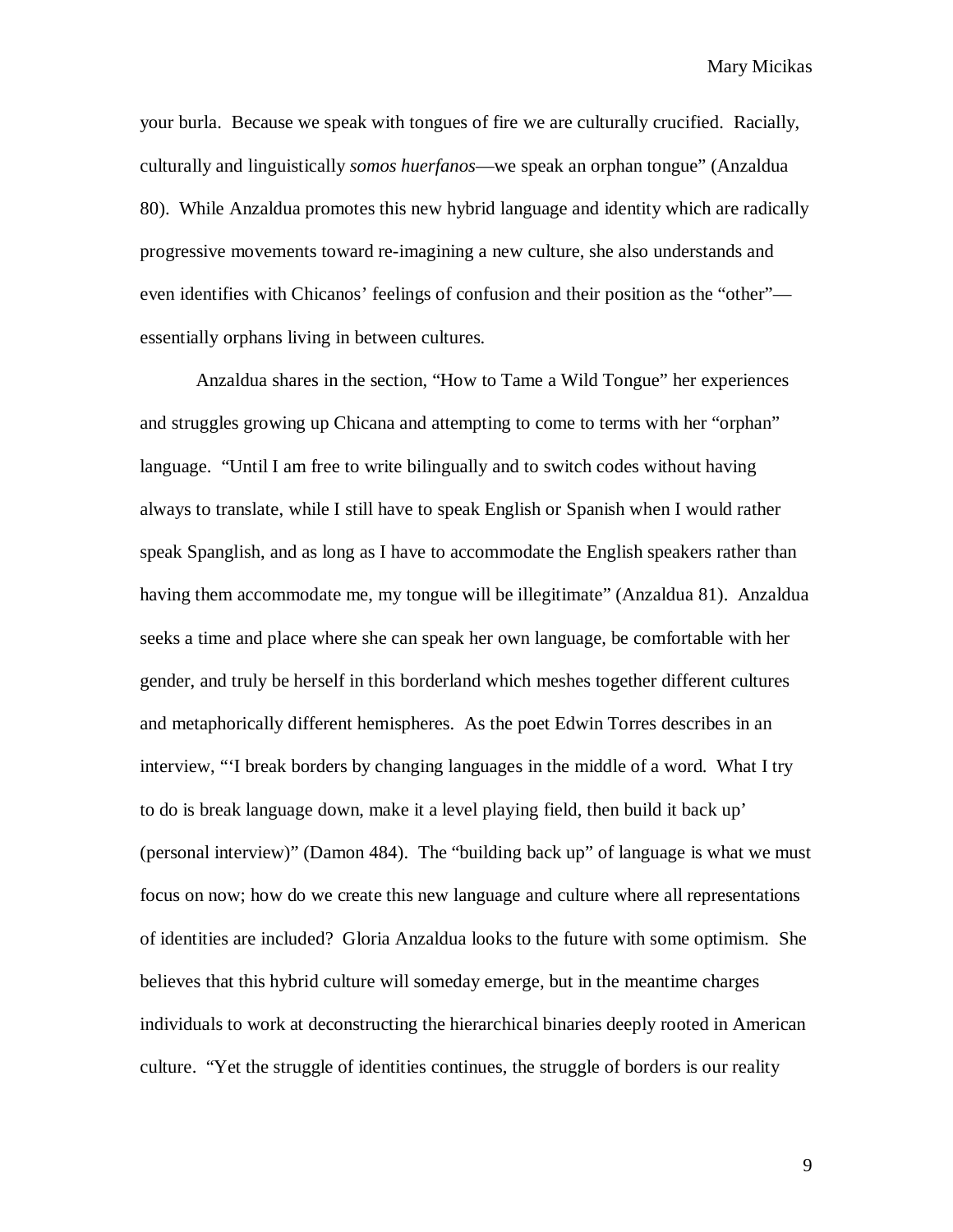still. One day the inner struggle will cease and a true integration take place" (Anzaldua 85).

 To answer the question of how to rebuild, re-imagine, and recreate a culture based on a new identity which exists in both the physical and metaphorical borderlands, we must shift our focus to educating the new generation; they must experience this hybrid culture and grow up within it for a change to be realized. Children spend a majority of their lives in education systems, forming much of their consciousnesses and identities in these contexts; thus, a shift towards integrating bilingual education, specifically biliteracy, into schools must be enacted. Perez and Guzman argue for the importance of bilingual education in developing an individual's identity.

Developing a cultural repertoire in a bilingual situation refers to enabling each individual to participate in cultural practices of more than one group, in more than one language, while maintaining, negotiating, and creating his or her identity at multiple levels… One of the major tasks of the development of a literacy program is to enable individuals to critically assess their world and to entertain the possibility of a different future (Perez and Guzman 15).

This different future is what we must strive to create through deconstructing monolingual education to include bilingualism, biliteracy, and through this a new multicultural approach to education.

 To truly integrate bilingualism into the education system, much greater attention needs to be placed on biliteracy, specifically bilingual books that incorporate codeswitching. This integration will hybridize language and make this switch smoother and more quickly accepted. If students see code-switching, which they may already use in their own speech, in a written document, they will accept their own language identity and understand the agency and possibilities which they possess in this skill. However, Pang and Kamil note a "shortage of multicultural children's literature in English, Spanish, and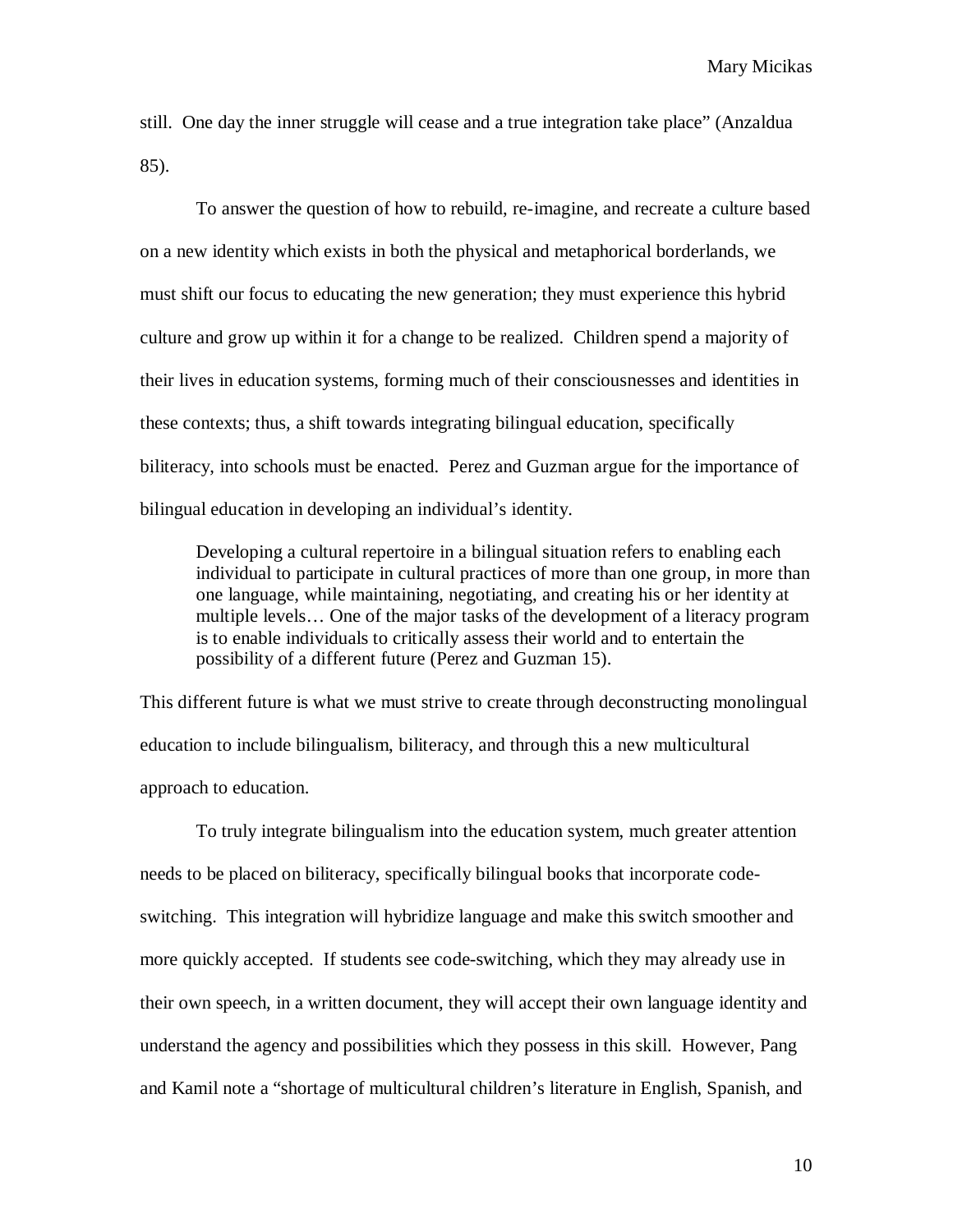other languages" (e.g.g., Aloki, 1993; Nieto, 1993; Pang and Kamil 19). "The lack of such models [of code-switching in adolescent literature] may also cue the students as to the 'inappropriateness;' of code-switching in writing" (Perez and Guzman 46).

Although there is a lack of bilingual texts for children and adolescents, some authors have seen the need for such texts, and they have answered this need through their writings. The adolescent book *Wachale* by Ilan Stavans, a collection of Spanish and English short stories and poetry, exemplifies this slowly emerging genre of bilingual texts for adolescents. This text represents as a cultural form, through the overall structure of the book, the deconstruction of the opposing hierarchical binaries of these two languages. The text is set up with no dominant, or matrix, language, which would serve to control the structure and punctuate the languages in respect to the dominant, typically Anglo-American, culture. There exists Spanish, English, Calo, and even some code-switching in the text, and each story or poem is translated into the other language completely. There is no dominance in the order of which the languages and translations occur; the language the text was originally composed in is placed first, followed by the translation.

In her introduction to her collection of stories and poems entitled *Wachale,* Stavans uses code-switching to convey her purpose for writing this book, both through her actual word meanings and the overall structure of her introduction. "Un gringo I knew in my mexicano days used to say to me: llancho mi guero, cada persona is born with a limited amount of cuentos. What a lastima if they are never let out!" (Stavans x) Through her switching of codes mid-sentence, as well as the more simple word and sentence constructions, both languages feed off each other, thus making her anthology accessible to speakers of both languages. Using code-switching in her introduction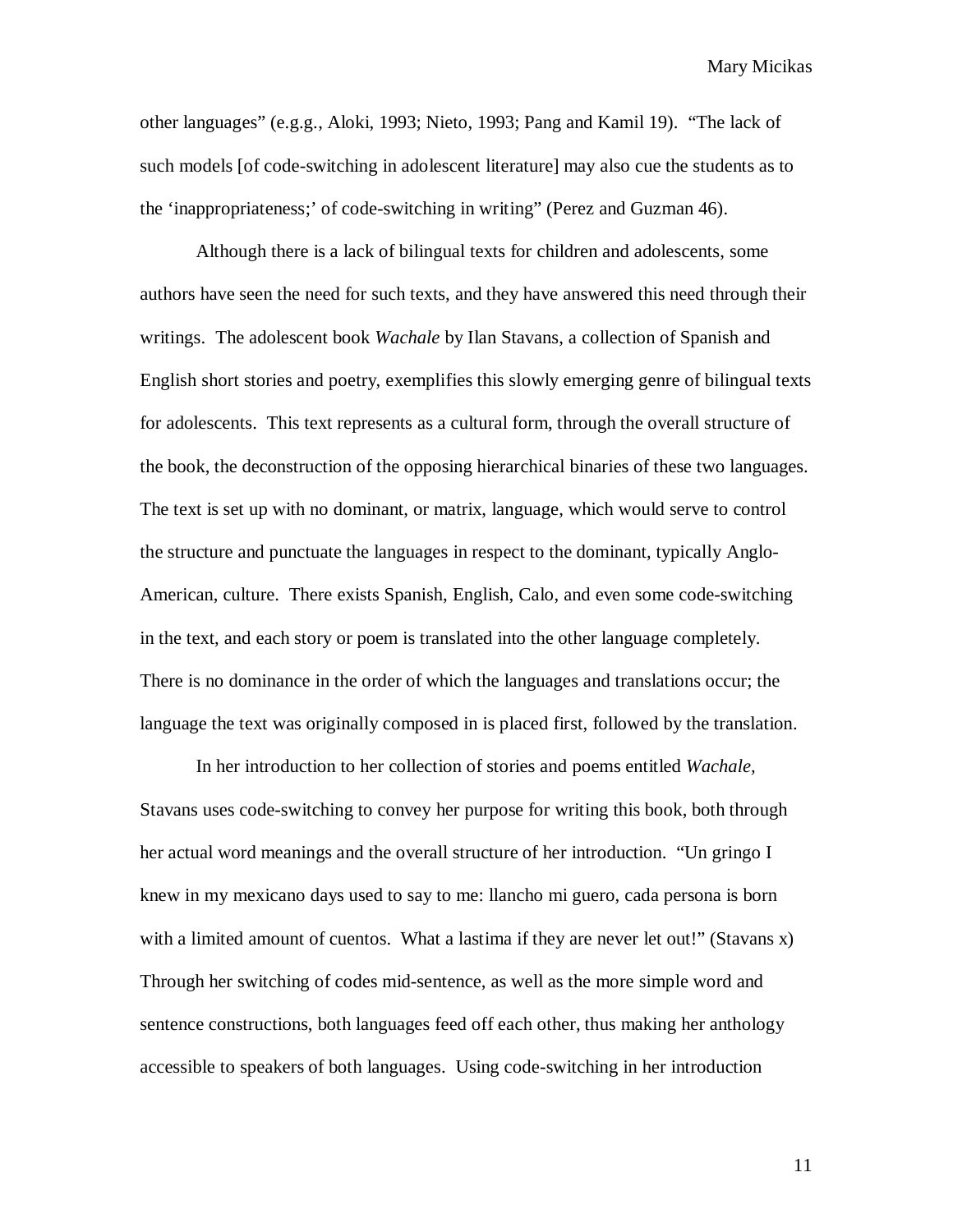acknowledges to the adolescent the importance of both languages and their speakers. Perez and Guzman further note that in addition to students accepting their own language, the structure of multilingual texts also creates understanding and acceptance of other cultures.

Children must come to understand that language is arbitrary and that there is absolutely nothing wrong when Pepe writes chiringa [kite], where Sara writes huila [kite], and Carlos writes papalote [kite]. They are not only all legitimate ways of expressing the same concept; they are also a manifestation of the richness of the cultural traditions they come from (Perez and Guzman 7).

Stavans' book juxtaposes English and Spanish languages and cultures to help adolescents tolerate, learn from, and appreciate another culture. In the introduction to her anthology, Stavans defines the title of the collection: "Wachale (WA-tcha-leh), interj.: Spanglish for look out, be aware, watch out. The action of watching or looking out for something." (Stavans xi). In addition to highlighting the hybridization of Spanglish, Stavans acknowledges that language and cultural relations are changing, and society should be ready for this change. In her rationale for using code-switching texts, she argues; "For Spanglish, a hybrid, is a way of communicating that arises out of life as we live it now… This is our duty, for full mastery of both languages is a necessity in order for us to succeed" (Stavans xiii). Bilingual literature and education for adolescents will aid in the re-imagining of America by shifting the understanding of language and culture relationships.

Instead of having adolescents read only the traditional English literary cannon, which emphasizes a cultural link of the United States to England and Europe, we should focus more directly on our literary and language relationships to our bordering countries and the borderlands that lie between them. Debra A. Castillo's solution to incorporate the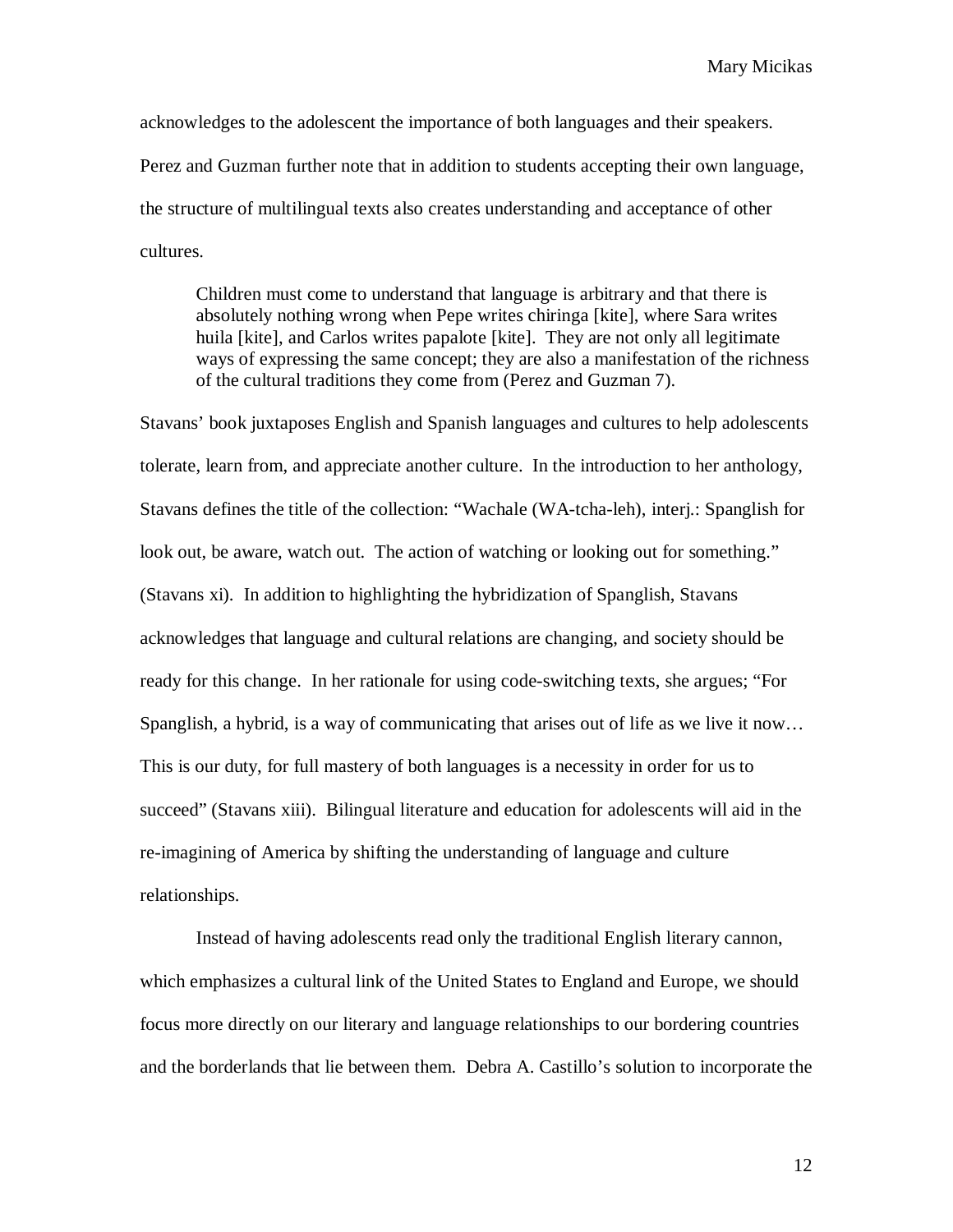growing number of Spanish speaking Latinos into this country is to look at the United States as a Latin American country. She is calling upon us, as citizens of "America," to look at our country in relation to geography—North *America*, Latin *America*, South *America—*rather than to colonial ties to European countries, specifically England.

Between these two easily cast types emerge understandings of a U.S. imaginary seen differently, seen as the heterogeneous grouping of a multiplicity of national origins and ethnicities, of highly diverse peoples and identities. 'What is different here 'is our proposal to shift the tradition enough that it can respond to a transnational framework… that yokes together North and South America instead of New England and England (Castillo 7).

The integration of texts from bordering *American* languages and cultures—which are much more prevalent in the United States than are European countries—into the literary cannon, will give adolescents a new definition of our culture and literature; this will help us to begin to rebuild our language from the bottom up.

Focusing on the education of the new generation before they have become part of these hierarchical binaries through bilingual and multicultural texts, will help create a hybrid language which draws on the roots of the multiplicity of cultures in our society. The structure of bilingual education which appears to have had the greatest success in educating students of both the "dominant" and "other" language, is the two-way bilingual emersion program, where education is *equally* conducted in both languages. This structure of education, as previously noted, has already had success in re-integrating the Navajo language into Navajo society and has had proven results with respect to Latino youth. This structure allows children and adolescents to reclaim native languages and also encourages English speakers to integrate other languages and cultures into their education.